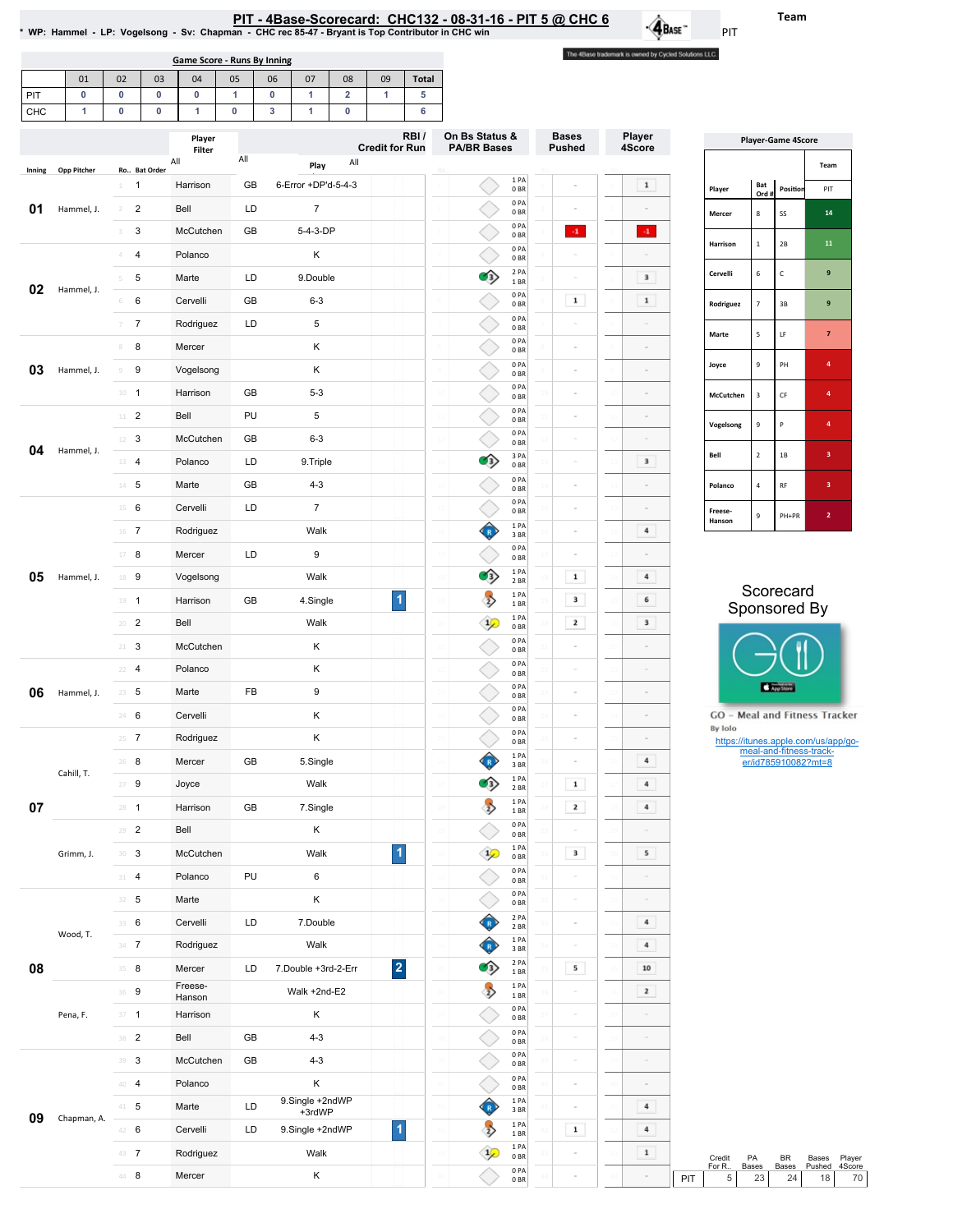# PIT - 4Base-Scorecard: CHC132 - 08-31-16 - PIT 5 @ CHC 6 .<br>\* WP: Hammel - LP: Vogelsong - Sv: Chapman - CHC rec 85-47 - Bryant is Top Contributor in CHC win \*



| PIT - 4BaseScore - Player 4Score by Batting Order<br>CHC132 - 08-31-16 - PIT 5 @ CHC 6<br>WP: Hammel - LP: Vogelsong - Sv: Chapman - CHC rec 85-47 - Bryant is Top Contributor in CHC win |      |                 |                  |                         |                         |   |                |   |                |    |                |  |  |
|-------------------------------------------------------------------------------------------------------------------------------------------------------------------------------------------|------|-----------------|------------------|-------------------------|-------------------------|---|----------------|---|----------------|----|----------------|--|--|
|                                                                                                                                                                                           |      |                 | <b>Bat Order</b> |                         |                         |   |                |   |                |    |                |  |  |
| Player                                                                                                                                                                                    | Team | <b>Position</b> | $\mathbf{1}$     | $\overline{2}$          | 3                       | 4 | 5              | 6 | $\overline{7}$ | 8  | 9              |  |  |
| Mercer                                                                                                                                                                                    | PIT  | SS              |                  |                         |                         |   |                |   |                | 14 |                |  |  |
| Harrison                                                                                                                                                                                  | PIT  | 2B              | 11               |                         |                         |   |                |   |                |    |                |  |  |
| Cervelli                                                                                                                                                                                  | PIT  | C               |                  |                         |                         |   |                | 9 |                |    |                |  |  |
| Rodriguez                                                                                                                                                                                 | PIT  | 3B              |                  |                         |                         |   |                |   | 9              |    |                |  |  |
| Marte                                                                                                                                                                                     | PIT  | LF              |                  |                         |                         |   | $\overline{7}$ |   |                |    |                |  |  |
| Joyce                                                                                                                                                                                     | PIT  | PH              |                  |                         |                         |   |                |   |                |    | 4              |  |  |
| <b>McCutchen</b>                                                                                                                                                                          | PIT  | CF              |                  |                         | $\overline{\mathbf{4}}$ |   |                |   |                |    |                |  |  |
| Vogelsong                                                                                                                                                                                 | PIT  | P               |                  |                         |                         |   |                |   |                |    | 4              |  |  |
| Bell                                                                                                                                                                                      | PIT  | 1B              |                  | $\overline{\mathbf{3}}$ |                         |   |                |   |                |    |                |  |  |
| Polanco                                                                                                                                                                                   | PIT  | <b>RF</b>       |                  |                         |                         | 3 |                |   |                |    |                |  |  |
| Freese-Hanson                                                                                                                                                                             | PIT  | PH+PR           |                  |                         |                         |   |                |   |                |    | $\overline{2}$ |  |  |

Scorecard Sponsored By



**GO** - Meal and Fitness Tracker By Iolo

https://itunes.apple.com/us/app/go-meal-and-fitness-track-er/id785910082?mt=8

# PIT - 4Score Box - Player Totals<br>CHC132 - 0B-31-16 @ CHC132-08-31<br>WP: Hammel - LP: Vogelsong - Sv: Chapman - CHC rec 85-47 - Bryant is Top Contributor in CHC win

| Player        |        | Team Position | Bat<br>Ord #            | Credit For Run | PA Bases     | <b>BR Bases</b> | <b>Bases Pushed</b> | Player 4Score  | Appearances    | Productivity<br>Rate |
|---------------|--------|---------------|-------------------------|----------------|--------------|-----------------|---------------------|----------------|----------------|----------------------|
| Mercer        | PIT SS |               | 8                       | $\overline{2}$ | 3            | $\overline{4}$  | 5                   | 14             | 5              | 2.800                |
| Harrison      | PIT    | 2B            | $\mathbf{1}$            | $\mathbf{1}$   | 3            | $\overline{2}$  | 5                   | 11             | $\,$ 5 $\,$    | 2.200                |
| Cervelli      | PIT C  |               | 6                       | 1              | 3            | 3               | $\overline{2}$      | 9              | 5              | 1.800                |
| Rodriguez     | PIT    | 3B            | $\overline{7}$          | 0              | 3            | $6\phantom{1}6$ | $\mathsf 0$         | 9              | $\overline{5}$ | 1.800                |
| Marte         | PIT LF |               | 5                       | $\mathbf 0$    | 3            | $\overline{4}$  | 0                   | $\overline{7}$ | 5              | 1.400                |
| Joyce         | PIT    | PH            | 9                       | 0              | $\mathbf{1}$ | $\overline{2}$  | $\mathbf{1}$        | 4              | $\mathbf{1}$   | 4.000                |
| McCutchen     | PIT CF |               | 3                       | $\mathbf{1}$   | $\mathbf{1}$ | $\mathbf 0$     | $\overline{2}$      | 4              | 5              | 0.800                |
| Vogelsong     | PIT P  |               | 9                       | 0              | $\mathbf{1}$ | $\overline{2}$  | $\mathbf{1}$        | 4              | $\overline{2}$ | 2.000                |
| Bell          | PIT    | 1B            | $\overline{\mathbf{c}}$ | 0              | 1            | $\mathbf 0$     | $\overline{2}$      | 3              | 5              | 0.600                |
| Polanco       | PIT RF |               | 4                       | 0              | 3            | $\pmb{0}$       | $\pmb{0}$           | 3              | $\,$ 5 $\,$    | 0.600                |
| Freese-Hanson | PIT    | PH+PR         | 9                       | 0              | 1            | $\mathbf{1}$    | $\pmb{0}$           | $\overline{2}$ | $\mathbf{1}$   | 2.000                |
| <b>Totals</b> |        |               |                         | 5              | 23           | 24              | 18                  | 70             | 44             | 1.591                |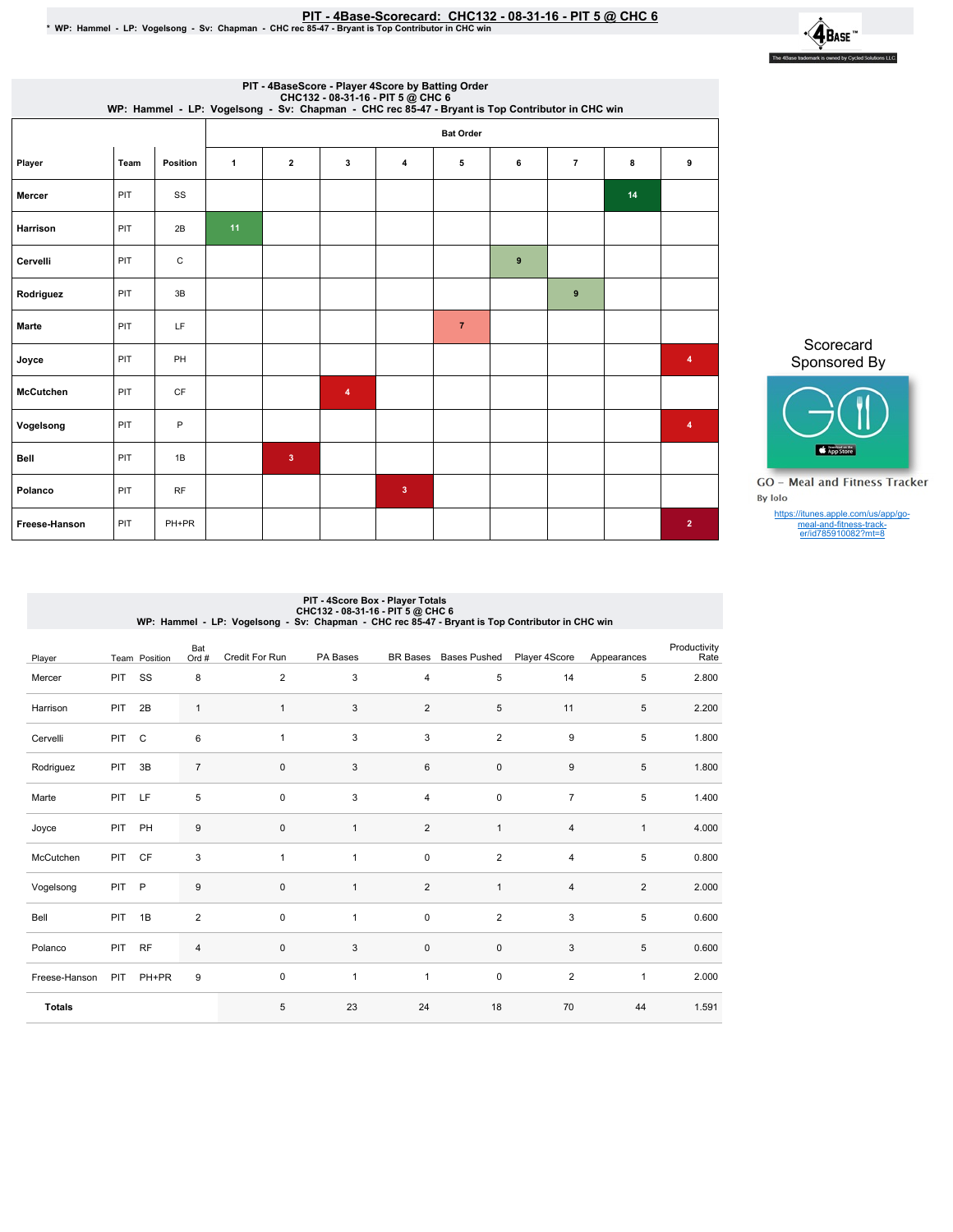#### Bat Order | Player | Inning | PlayText | LOBStatus Credit For Run PA Bases BR Bases Bases Pushed Player 4Score 1 Harrison 01 6-Error +DP'd-5-4-3 03 5-3 05 | 4.Single | Left on 2nd 07 7.Single Left on 2nd 08 K **Player Totals** 2 Bell 01 7 04 5 05 | Walk Left on 1st 07 K 08 4-3 **Player Totals** 3 McCutchen 01 5-4-3-DP 04 6-3 05 K 07 | Walk Left on 1st 09 4-3 **Player Totals** 4 Polanco 02 K 04 9.Triple Left on 3rd 06 K 07 6 09 K **Player Totals** 5 Marte 02 9.Double Left on 3rd 04 4-3 06 9 08 K 09 9.Single +2ndWP +3rdWP **Player Totals** 6 Cervelli 02 6-3 05 7 06 K 08 7.Double 09 | 9.Single +2ndWP | Left on 2nd **Player Totals** 7 Rodriguez 02 5 05 | Walk 07 K 08 | Walk 09 | Walk Left on 1st **Player Totals** 8 Mercer 03 K 05 9 07 | 5.Single 08 7.Double +3rd-2-Err Left on 3rd 09 K **Player Totals** 9 Vogelsong 03 K 05 | Walk Left on 3rd **Player Totals** Joyce 07 | Walk Left on 3rd **Player Totals** Freese-Hanson 08 | Walk +2nd-E2 | Left on 2nd **Player Totals Grand Total** 0 0 1 0 1 0 0 0 0 0 0 1 1 1 3 6 0 1 1  $1$  2 4 0 0 0 0 0 0 1  $\frac{3}{2}$   $\frac{2}{5}$   $\frac{5}{11}$ 0 0 0 0 0 0 0 0 0 0 0 0 0 1 0 2 3 0 0 0 0 0 0 0 0 0 0 0 0 0 1 0 2 3 0 0 -1 -1 0 0 0 0 0 0 0 0 0 0 0 0 1 1 0 3 5 0 0 0 0 0 0 1  $\begin{array}{ccc} 1 & 1 & 0 & 2 & 4 \end{array}$ 0 0 0 0 0 0  $0 \qquad \qquad 3 \qquad \qquad 0 \qquad \qquad 0 \qquad \qquad 3$ 0 0 0 0 0 0 0 0 0 0 0 0 0 0 0 0 0 0  $\boxed{0}$   $\boxed{0}$   $\boxed{0}$   $\boxed{3}$ 0 2 1 0 3 0 0 0 0 0 0 0 0 0 0 0 0 0 0 0 0 0 0 0 1 3 0 4  $\boxed{0}$   $\boxed{3}$   $\boxed{4}$   $\boxed{0}$   $\boxed{7}$ 0 0 1 1 1 0 0 0 0 0 0 0 0 0 0 0 0  $0 \qquad \qquad 2 \qquad \qquad 2 \qquad \qquad 0 \qquad \qquad 4$ 1 1 1 1  $1$  4  $\frac{1}{2}$   $\frac{3}{2}$   $\frac{2}{2}$   $\frac{9}{2}$ 0 0 0 0 0 0 0 1 3 0 4 0 0 0 0 0 0 0 1 3 0 4 0 0 0 1 0 3 6 0 9 0 0 0 0 0 0 0 0 0 0 0 0 0 1 3 0 4 2 2 1 5 10 0 0 0 0 0 0 2 3 4 5 14 0 0 0 0 0 0 0 1 2 1 4  $\boxed{0}$  1  $\boxed{2}$  1  $\boxed{1}$ 0 1 2 1 4 0 1 2 1 4 0 1 1 0 2  $\boxed{0}$  1  $\boxed{1}$   $\boxed{0}$  2  $\frac{5}{2}$  23 24 18 70 Detail by Bat Order/Player

### <u>PIT - 4Base-Scorecard: CHC132 - 08-31-16 - PIT 5 @ CHC 6</u>

\* WP: Hammel - LP: Vogelsong - Sv: Chapman - CHC rec 85-47 - Bryant is Top Contributor in CHC win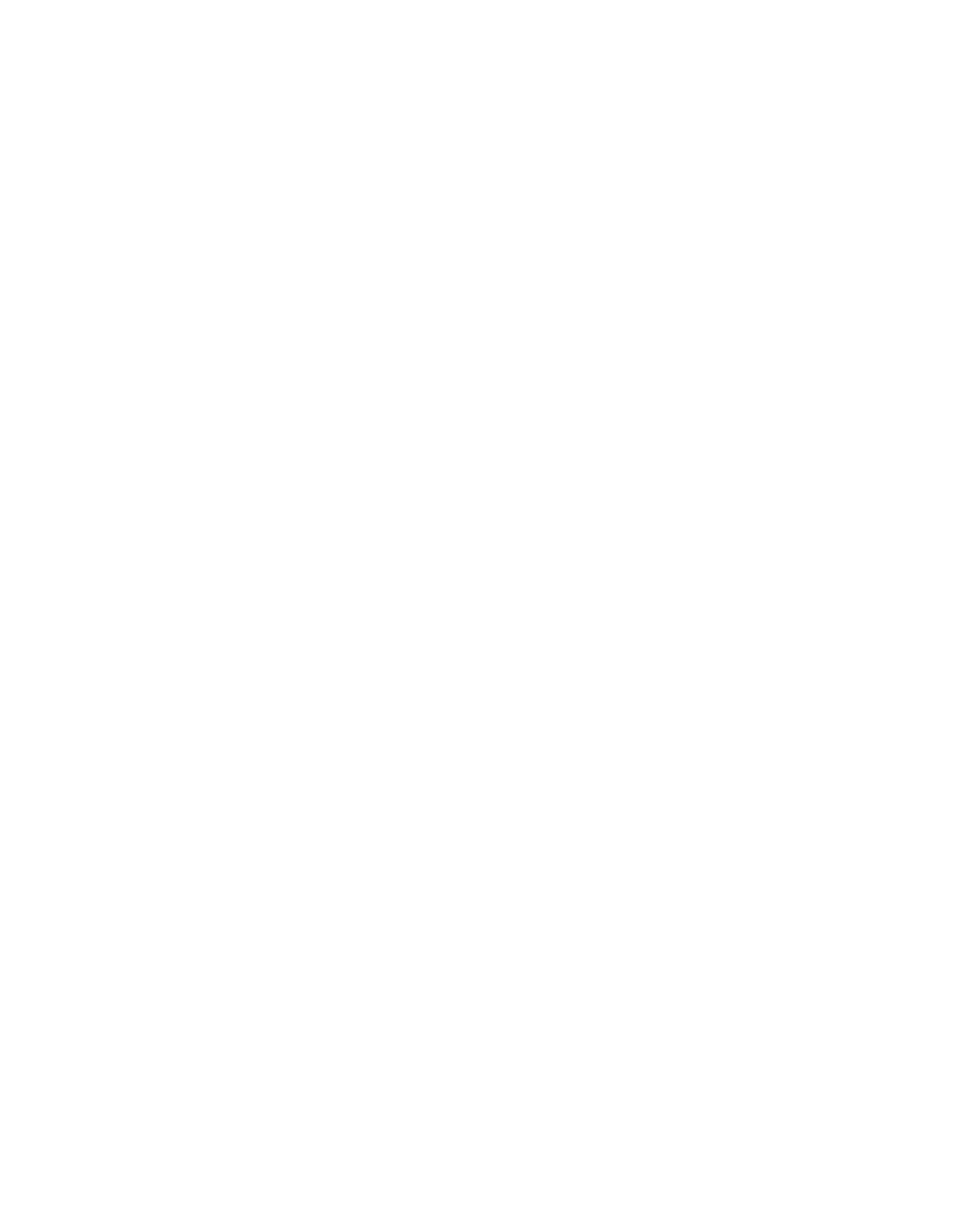|                |      |                              | 3,7                                                      | $8 + 8$ |  | %DVH6FRUH 30D HU 6FRUHE\%DWLQJ2 UGHU<br>$3,7$ # $8+8$ |  |                                           |  |  |  |
|----------------|------|------------------------------|----------------------------------------------------------|---------|--|-------------------------------------------------------|--|-------------------------------------------|--|--|--|
|                |      |                              | : $3 + DPPHO$ / $3$ $9$ RJHOVRQJ $6Y$ & KDSPDQ $8+8$ UHF |         |  |                                                       |  | % UDQ ANY 7 RS & RQ AMEX MRULD & + & Z LD |  |  |  |
|                |      |                              | %DW2 UGHU                                                |         |  |                                                       |  |                                           |  |  |  |
| 300 HU         | 7HDP | 3 RVIMRQ                     |                                                          |         |  |                                                       |  |                                           |  |  |  |
| 0 HJFHU        | 3,7  | 66                           |                                                          |         |  |                                                       |  |                                           |  |  |  |
| + DULLVRQ      | 3,7  | $\%$                         |                                                          |         |  |                                                       |  |                                           |  |  |  |
| & HUYHOOL      | 3,7  | &                            |                                                          |         |  |                                                       |  |                                           |  |  |  |
| 5 RGLUXH       | 3,7  | $\%$                         |                                                          |         |  |                                                       |  |                                           |  |  |  |
| 0 DUM          | 3,7  | $\left( \frac{1}{2} \right)$ |                                                          |         |  |                                                       |  |                                           |  |  |  |
| $-R\$ FH       | 3,7  | $3+$                         |                                                          |         |  |                                                       |  |                                           |  |  |  |
| 0 F&XWFKHQ     | 3,7  | &)                           |                                                          |         |  |                                                       |  |                                           |  |  |  |
| 9 RJ HOVROJ    | 3,7  | 3                            |                                                          |         |  |                                                       |  |                                           |  |  |  |
| %HOD           | 3,7  | %                            |                                                          |         |  |                                                       |  |                                           |  |  |  |
| 3 RODOFR       | 3,7  | 5)                           |                                                          |         |  |                                                       |  |                                           |  |  |  |
| ) UHMH + DQVRQ | 3,7  | $3 + 35$                     |                                                          |         |  |                                                       |  |                                           |  |  |  |



<u>KWOSY WACHYDSSORIERP XYDSSJR</u><br>PHDODOGILWOHAYWOUEN<br>HULG "PW"

|                                 |                |              |                        | $8 + 8$ |  | 3,7 6 FRUH%R[ 300\HU7RWDOV<br>$3,7$ # $8+8$ |                                                                                                    |                     |
|---------------------------------|----------------|--------------|------------------------|---------|--|---------------------------------------------|----------------------------------------------------------------------------------------------------|---------------------|
|                                 |                |              |                        |         |  |                                             | : $3 + DPPHO$ / $3$ $9$ RJHOVRQJ $6Y$ & KDSPDQ $8+8$ UHF $\%$ UJDQWLV 7 RS & RQMLEXWRULQ & + & ZLQ |                     |
| 30MHU                           |                | 7HDP 3RVMMRQ | %DW<br>$2 \, \text{L}$ |         |  |                                             | & UHGLV) RUSXQ 3\$%DVHV %6%DVHV %DVHV3XVKHG 3001 HU 6 FRUH \$SSHDUDGFHV                            | 3 URGXFWYUW<br>5 DM |
| 0 HJHJ                          | 3.766          |              |                        |         |  |                                             |                                                                                                    |                     |
| + DUILVRQ                       | 3.7%           |              |                        |         |  |                                             |                                                                                                    |                     |
| & HUYHOO.                       | $3.7 \&$       |              |                        |         |  |                                             |                                                                                                    |                     |
| 5 RGUUXH                        | 3.7%           |              |                        |         |  |                                             |                                                                                                    |                     |
| 0 DUM                           | $3,7$ ()       |              |                        |         |  |                                             |                                                                                                    |                     |
| - R FH                          | $3.7 \quad 3+$ |              |                        |         |  |                                             |                                                                                                    |                     |
| 0 F&XMFKHQ                      | $3,7$ &)       |              |                        |         |  |                                             |                                                                                                    |                     |
| 9 RJ HORQJ                      | $3,7$ 3        |              |                        |         |  |                                             |                                                                                                    |                     |
| %HOO                            | 3.7%           |              |                        |         |  |                                             |                                                                                                    |                     |
| 3 RODOFR                        | 3,7,5)         |              |                        |         |  |                                             |                                                                                                    |                     |
| ) UHHMH + DQMRQ   3,7   3+   35 |                |              |                        |         |  |                                             |                                                                                                    |                     |
| 7RWDOV                          |                |              |                        |         |  |                                             |                                                                                                    |                     |
|                                 |                |              |                        |         |  |                                             |                                                                                                    |                     |